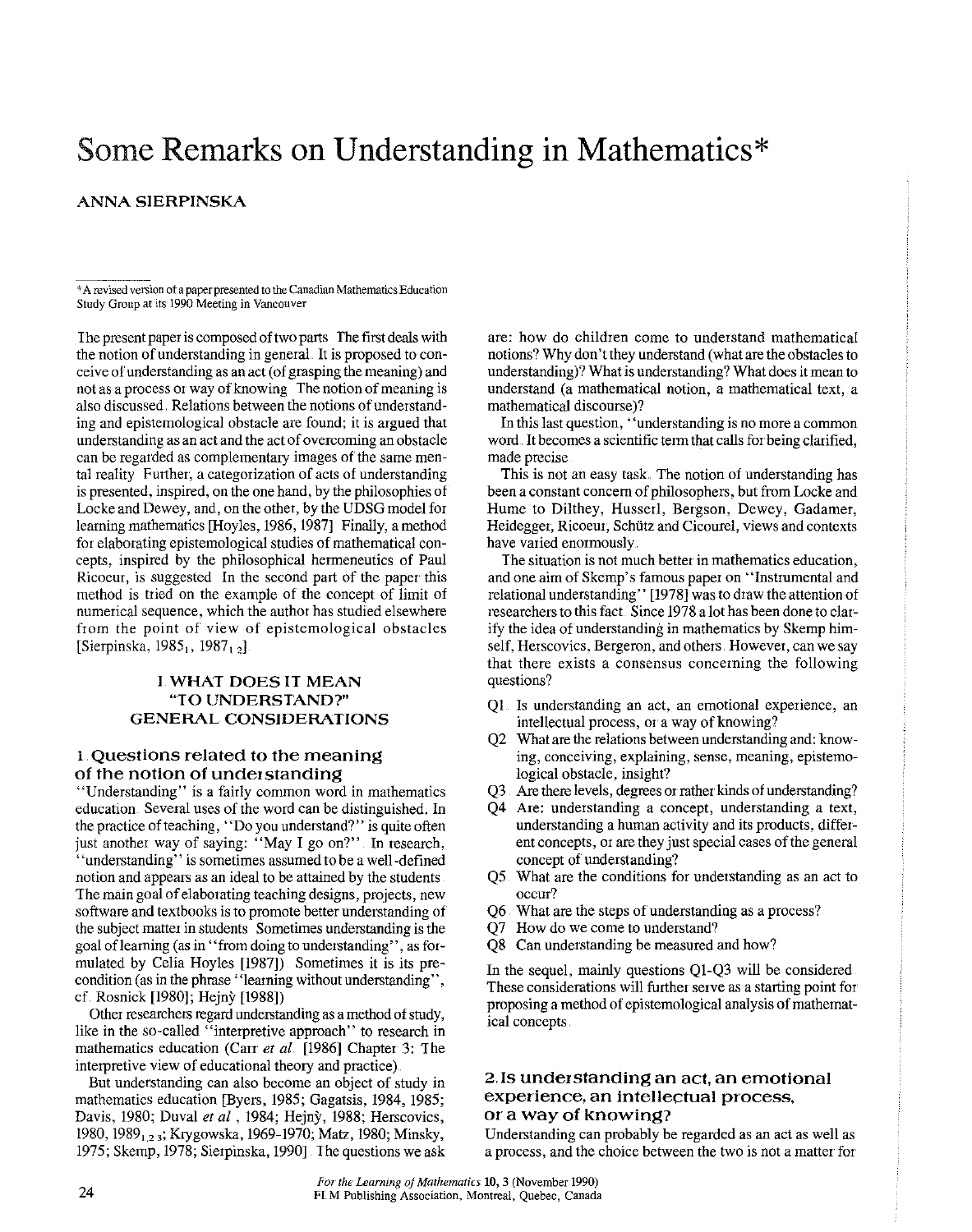argument but of focus We have all experienced those sudden illuminations when the solution to what we thought an unsolvable problem appeared clearly and plainly before our astonished eyes\* Reports of such experiences in famous mathematicians, scientists and poets can be found in Hadamard's "Essay on the psychology of invention in the mathematical field." [1964] But, for Hadamard, these stories were just proofs of the importance of unconscious work for mathematical (and other) inventions Poincaré was suddenly illuminated by the solution of a problem when he was not consciously thinking about it. But he had spent a lot of time on unsuccessful attempts, analysing the problem and ttying different solutions

If we focus our attention on this long period of, first, conscious and then unconscious mental work, then the idea we ourselves make of understanding is that it is a process which can be rewarded, eventually, by a moment experienced as an ''illumination''

In psychology one of the key problems is how we understand what we are told  $-$  how we understand the information which is communicated to us by our interactions with other people or by media Understanding a sentence in our mother tongue is always very quick (if we admit that recognizing a sentence as being incomprehensible to us is also a kind of understanding) so it may be regarded as an act even in a child The rapidity of understanding is not a discriminating property. What counts is the quality or "level" of understanding. This level changes with the growth of knowledge, the complexity and richness of its structure. As we focus on the changing level of understanding, we think of understanding as a process and not as an act: "The continuous development of cumulated knowledge, stored in our memory system, strongly influences the way new information is assimilated. It also strongly discriminates between the coding of information in a child's memory and the coding of the same information by an adult. In a child, new concepts must be built up in empty spaces . The initial stage of construction of a data bank is necessarily linked with huge amounts of information memorized mechanically *Understanding is achieved slowly,* along with the accumulation of properties of objects, examples and development of concepts concerning relations between classes of concepts At the beginning, concepts in the memory are generally only partially defined and weakly related to other stored information. In later years when the resources of information are rich and organised in a data bank built on an elaborate system of criss-crossing connections, the character of learning changes New concepts can be assimilated mainly on the basis of analogies with what is already known. *The* main problem lies in incorporating the new concept into the existing structure When the relation is established, all the previous experience is automatically included into a fuller interpretation and understanding of new situations " [Lindsay, 1984, p 438]

However, the quality of understanding need not grow with age; understanding does not depend solely on the richness of accumulated experience, information, and highly elaborate structuralisation of the "data bank". Lindsay and Norman [ op cit.] speak about a mechanism which explains the existence of epistemological obstacles in our ways of knowing: "Very seldom does an adult meet with something completely new, unrelated to his or her conceptual structure  $(\ldots)$  Even if the received information is in obvious contradiction with previous experience, his or her conceptual structure, which constructed such a complicated system of interrelations, stands against any revision. And thus an adult prefers to reject inconsistent information or change its meaning rather than rebuild the system of his or her convictions.'' [ibidem. p. 439]

Understanding is an act in Gestaltpsychologie where the influence of the idealistic conceptions of Husserl and Bergson can be clearly felt Understanding is thus an act of mind which consists in a direct perception of the ''essence des choses'' This act "is not prepared by a preparatory analysis of relevant relations between elements of a problem situation These relations are perceived directly, like the sensory properties of objects." [I ichomirov, 1976, p 45]

In the frame of Husserl's theory of the intentionality of meaning (Bedeutungs-intention), mental acts of understanding a sign are directed towards some object; this object is called the *meaning* of the sign. Meaning is an ideal object, i.e it belongs neither to the physical nor to the mental reality (The existence of ideal objects is justified as follows: take, for example, number 4 True as well as false statements can be made about this number. E.g.  $4=2^2$  is a true statement. Truth is in conformity with reality. Therefore if something true can be said about the number4, it must belong to some reality. *This* reality is neither physical nor mental Therefore it must be some third kind of reality, let us call it the domain of ideal or abstract objects) [Mała Encyklopedia Logiki, 1988, p 233].

Neopositivism in philosophy and behaviorism in psychology define understanding as a kind of reaction to stimulus (so it is an act rather than a process) In understanding concepts, the stimulus is the name of the concept. The word "meaning" has no designation in any reality (even ideal reality) because it is not a name even though its grammatical form gives this impression It cannot be considered outside of expressions like ''x has a meaning'' or '' x and *y* have the same meaning'' The last expression means that  $x$  and  $y$  stimulate the same behaviour [MaYa Encyklopedia Logiki, 1988, p 234]

Understanding as an experience has been considered by Dilthey not in the context of understanding concepts but in that

<sup>\*</sup>I myself have experienced such illuminations with respect to the notion of understanding First, when I identified ''understanding'' as an object worthy of study Of course the notion of understanding was always there in my research on epistemological obstacles; an epistemological obstacle was an obstacle to understanding But it was in the background, as a common term, tacitly admitted as a clear and unproblematic everyday concept And then, suddenly, it became the "figure" not the "ground"

A second illumination came after long discussions I had with Ewa Puchalska on ''levels'' ''degrees'" and ''measuring'' of understanding in connection with Herscovics and Gagatsis' papers It came to me that understanding a concept could be measured by the number and quality of epistemological obstacles related to it that one has overcome

In both cases the illumination came after a period of mental trouble or conflict. In the first case I had strong difficulties in describing epistemological obstacles in two girls, Kate (10) and Martha (14), confronted with problems of equipotence of infinite sets [Sierpinska, 1989<sub>3</sub>] Kate seemed to have no epistemological obstacles but obviously did not understand Martha had to fight with many epistemological obstacles but I did not hesitate to say that she understood the problem The second case was concerned with the mismatch between my conviction that understanding is a two-valued function (either you understand a concept or you do not) and the results of the existing research on understanding in mathematics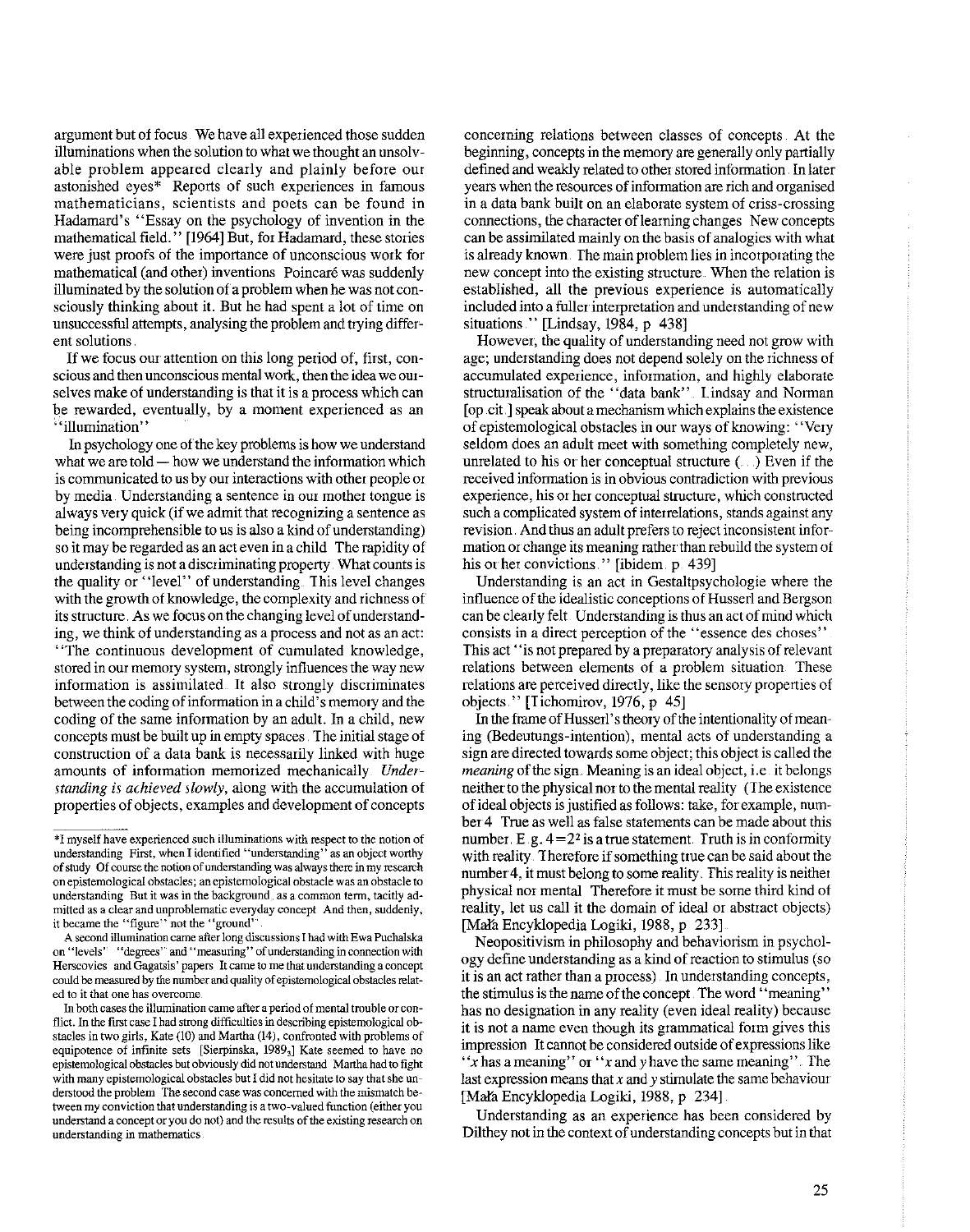of human activity and its products, i.e. in the context of theories of humanistic interpretation. Humanistic interpretation is the attribution of sense to human activity (and its products). According to Dilthey, this attribution of sense is made by means of an experience called "understanding" (Verstehen). This sense is a value which, in its turn, is the goal to be attained by the activity. Dilthey conceives of understanding as purely intuitive and even preconceptual: it is not based on establishing logical connections between the given phenomenon and its sense, but rather in grasping the phenomenon and its sense together directly *[Filozofia a Nauka, p* 265, 408-411; Dilthey, 1970; Krasnodębski, 1986, p. 75]

Were we concerned only with understanding mathematical concepts we might disregard Dilthey's point of view and forget about his theories. But as we are interested in understanding mathematics in the context of classroom interactions between teacher and students, where the student has to grasp not only the meaning of concepts but the sense of the teacher's and his/her own activities as well, understanding as a method of humanistic interpretation is not to be neglected

For Dewey [1988; first published in 1910], "to grasp the meaning", "to understand", "to identify a thing in a situation where it is relevant'', all mean the same All these expressions define ''the fundamental *moment5* of om intellectual lives [op cit p 152]" Therefore Dewey seems to be conceiving of understanding as an act However this is not the intuitive and preconceptual act of Dilthey; at least, not all acts of understanding are of this kind [see p. 7] In its more sophisticated forms, understanding is a result of a thinking process and in tact the goal of all knowledge: "All knowledge, all science endeavours to grasp the meaning of objects and events and this process always consists in stripping them of their individual character as events and discovering that they are parts of a bigger whole that explains, clarifies and interprets them, thus providing them with meaning [p. 152-153]". This way, explanation, which Dilthey opposed to understanding, becomes for Dewey a means to understanding

Understanding and explaining are even more deeply reconciled in the conception of interpretation (of discourse or text) presented by Ricoeur [1989]: "For the purposes of a didactical presentation of this dialectic of explaining and understanding as phases of a specific process, I propose to describe this dialectic as the passage, first, from understanding to explaining, and then from explaining to comprehending At the beginning of this process understanding is a nai've grasping of the meaning of the text as a whole By the second stage, as comprehending, it is an elaborate way of understanding based on explanatory procedures. At the beginning understanding is making a guess; at the end it becomes consistent with the notion of' appropriation', which we characterized above as a reaction to a kind of distance, a strangeness, which is the result of the full objectivization of the text. In this way explaining appears as a mediator between two phases of understanding Explanation considered outside a concrete process of interpretation is but an abstraction, a product of methodology [op cit p. 160-161]"

So the process of understanding starts with a guess which we further try to justify and validate. In the course of validation the guess may be improved, changed, or rejected. The new

guess is then subjected to justification and validation The spiral process continues until the thing to be understood is considered to have been appropriated

However, in this complex dialectic, understanding is again an act. On the other hand, explaining is a process: ''I assume that while, in the process of explaining, we develop a series of statements and meanings, in the course of understanding, a chain of partial meanings are related and composed into a whole in a single act of synthesis  $[op. cit p. 157]$ "

Ricoeur's model is concerned with the interpretation of literary texts. This is not seen in the excerpts we have quoted above. The specificity lies in the way Ricoeur conceives of the procedures of explanation [op cit. 161-179]. If we let the explanatory procedures be a variable in the model, it generalizes to a model of understanding any text It is probably not as easy to generalize from "text" to any "discourse" (verbal or written) because, while in the interpretation of a text the validation of the guess is made on the basis of the same material (the text is reread and analysed), in the spoken discourse the validation of the guess is developed in the course of a dialogue in which new pieces of discourse are introduced and have to be understood It would be even more difficult to modify this model so that it covers the understanding of (mathematical) concepts, because the understanding of a concept is not normally reached through reading a single text. It demands being involved in certain activities, problem situations, dialogues and discussions, and the interpretation of many different texts. Let us keep, then, from Ricoeur's model just the general idea of the dialectic between understanding and explaining, starting with a guess and developing through consecutive validations and modifications of the guess. Presented in this way Ricoeur's model strikes us with its similarity to the Lakatosian model of development of mathematics through a chain of proofs and refutations [Lakatos, 1984]

I propose, then, to regard understanding as an act, but an act involved in a process of interpretation, this interpretation being a developing dialectic between more and more elaborate guesses and validations of these guesses

# 3.. What are the relations between understanding and knowing?

Skemp [1978] defines "understanding" in terms of "knowing''. ''Instrumental understanding" means ''to know how'', and ''relational understanding'' means ''to know not only how but also why". In the article, "instrumental" and "relational" are qualifications not only of understanding but also of thinking, mathematics, teaching and learning They are used as names of styles

Can we speak of styles of understanding if we conceive of it as an act?

The words "understanding" and "knowing" are often closely associated in literature Do they mean the same?

Under the title "An essay concerning human understanding" John Locke discusses the notion of knowledge, its different "sorts" and "degrees"

Dewey [1988] distinguishes between two kinds of understanding, and says that in many languages they are expressed by different groups of words: ''some denote direct appropriation or grasping of meaning, others a roundabout understand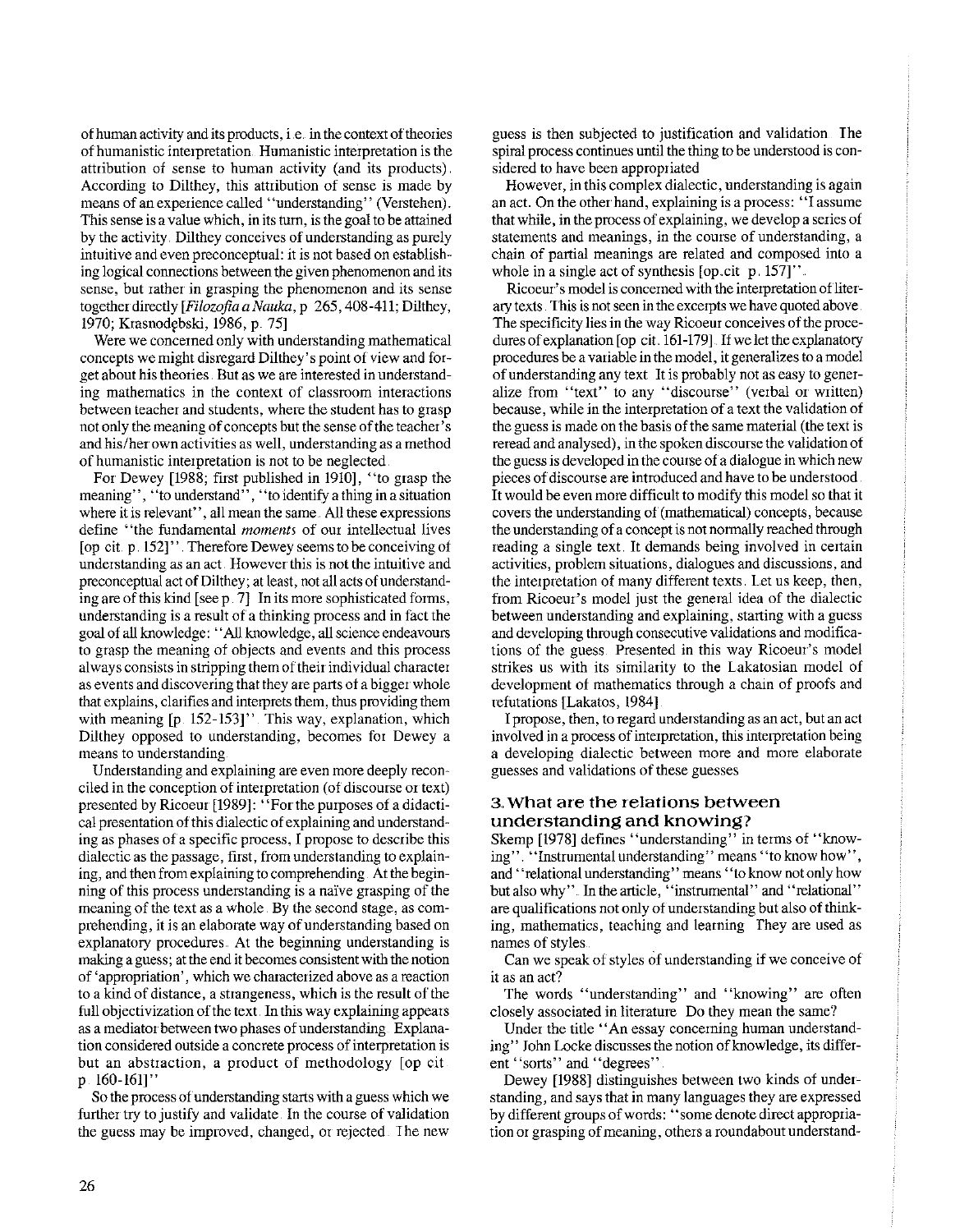ing of meaning; for example: *gnonai* and *eldenai* in Greek, *noscere* and *5cire* in Latin, *kennen* and *wissen* in German, *connaftre* and *savoir* in French; in English the corresponding expressions are: *to be acquainted with* and *to know of* or *about.*  Our intellectual life consists in a particular interaction of these two kinds of understanding  $[p \ 154]'$ 

Thus in spite of conceiving understanding as an act, Dewey, like Skemp, defines kinds of understanding by ways of knowing

How can we explain this?

Perhaps understanding is an act, but this act brings about a new way (01 style) of knowing. Understanding as an act appears in expressions like: ''Oh, I understand now!'', or: ''Oh, I see!". Understanding as a way of knowing (maniere de connaître) in, e.g., "I understand it this way.

If we stick to conceiving understanding as an act, we may say that Skemp classifies acts of understanding according to the styles of knowing they produce And Dewey classifies acts of understanding into direct (which he further calls apprehensions) and indirect (comprehensions: those that have to be consciously prepared) .. These different kinds of acts of understanding lead to different ways of knowing: gnonai, noscere, kennen, connaître, to know; or: eídēnai, scire, wissen, savoir, know that

## 4. What are the relations between "understanding", "sense" and "meaning"? ''Sense'' is often used as a synonym of ''meaning'', but let us

consider the following two sentences:

- (a) "I know what it means now"
- (b) "It makes sense to me now"

For the boy in Skemp's article [1978], multiplying length by breadth to get the area of a rectangle was obviously a sensible activity, although he was unable to grasp the meaning of the rule He knew *why* he was multiplying: in doing so he got all his answers right, and this certainly is a highly valued goal of an activity He might also have used multiplication ''because the teacher said so". To satisfy the teacher is another goal worthy of effort in a young student's life

On the other hand, knowing the meaning of a procedure does not imply its making sense for us

The main difference between sentences (a) and (b) is that (a) refers to something objective (the meaning), and (b) tells us about a subjective feeling of the speaker

Perhaps we should not be satisfied as teachers with our students "understanding" their tasks only in this subjective sense, but certainly all that we ask the students to do should make sense to them

But "sense" may also have an objective meaning; for example, when we ask: "In what sense are you using this word?" The explanation is normally given by an example of a more common use of this word: a sentence in which this word is used

The sentence gives *sense* to the word by placing it in a structure which defines the function of the word

The structure of the sentence *is the sense* in which the word is used. But the sentence also *refers* to something, denotes something, states something, that can be true or false in some reality. And it is the sense of the sentence *together with* its reference that make the meaning of the word

While sense is considered within the language, reference transcends it and forces us to decide ontological questions.

The principle that the meaning of names should never be considered outside sentences, as well as the distinction between sense *(Sinn)* and denotation 01 reference *(Bedeutung),* are attributed to Frege [1967; cf. Ricoem, op .cit p. 89] His ideas have been developed and formalized in logical semantics by Church [MaYa Encyklopedia Logiki, p 233], but the above presentation of the duality of sense and reference in meaning is based on Ricoeur 's interpretation of '' Uber Sinn und Bedeutung'' from the point of view of philosophical hermeneutics [Ricoeur, op ...cit p. 89-91]

Ricoeur defines the sense of a sentence as an answer to the question: what does the sentence say? Reference tells us what the sentence is about. Let us consider the following sentence to see better the difference between its sense and its reference: ''The sum of internal angles in any liiangle is equal to two right angles"

The structure of the sentence is as follows:



Sense. The sentence states the equality of two objects *Reference:* The sentence is true in the reality of certain ideal objects- triangles, defined in a theory called Euclidean geometty (to be distinguished from non-Euclidean geometries) A triangle is An angle is , etc.

# 5. An idea of a method for the epistemological study of mathematical concepts

Ricoem's considerations have a methodological value: the distinction between sense and reference is directly linked with the way he discriminates between semiotics and semantics They can also inspire the search for a method of elaborating epistemological analyses of mathematical concepts

Suppose we start from the informal language of mathematics Let us find words and expressions used in defining, describing, working with the concept we are analysing Let us then find sentences which are the senses in which these words and expressions are used Then let us seek the references of these sentences And then seek relations among all these senses and references

This analysis can lead us to a description of the meaning of the concept in question (at a certain level, depending upon the degree ofanalysis we have made) Understanding the concept will then be conceived as the act of grasping this meaning

This act will probably be an act of generalization and synthesis of meanings related to particular elements of the "structure" of the concept (the "structure" being the net of senses of the sentences we have considered) These particular meanings also have to be grasped in acts of understanding.

What are these acts? Are they always syntheses and generalizations? Maybe there are some other kinds of acts of understanding. We shall deal with these questions in section 7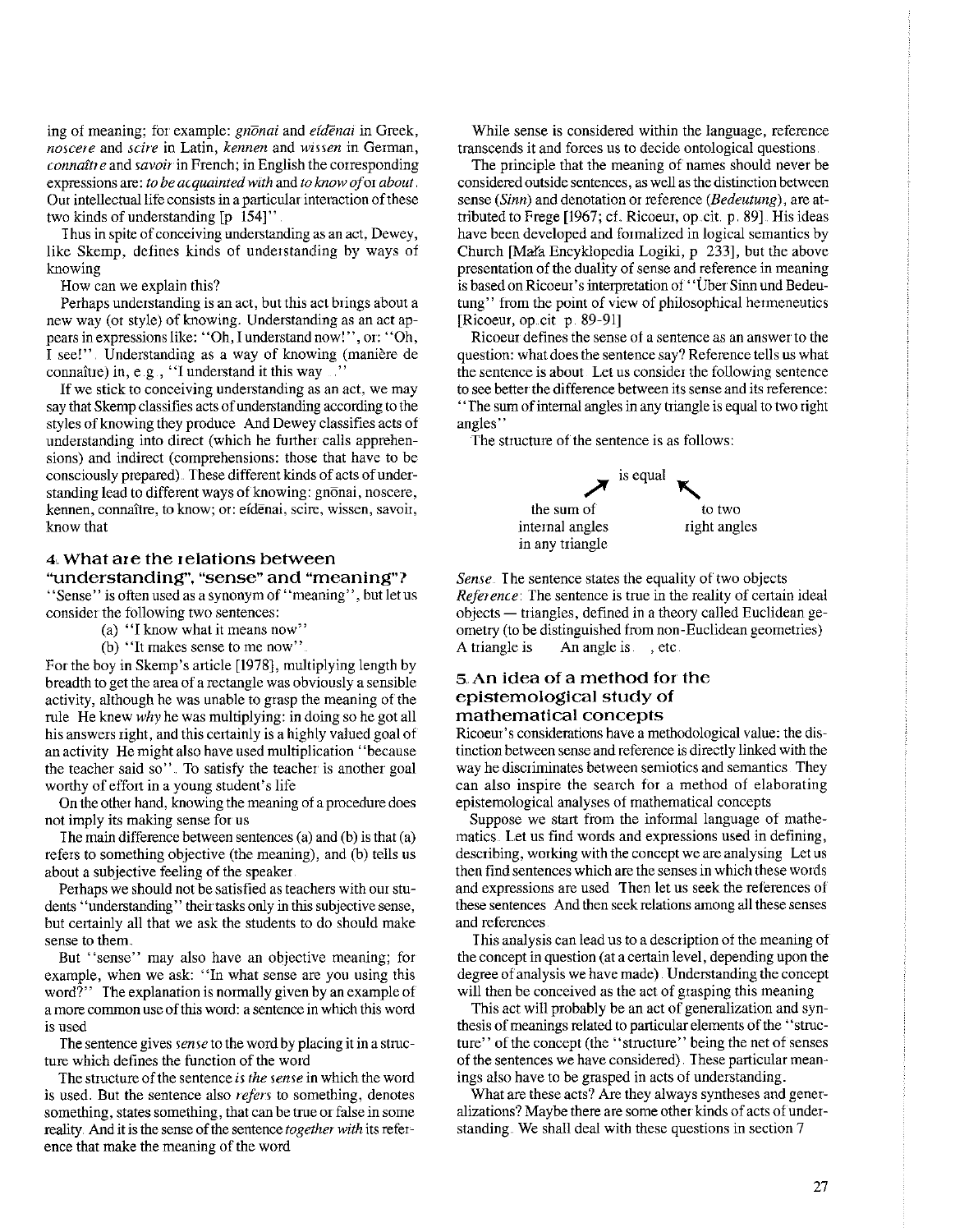## 6. What are the relations between the notions of understanding and epistemological obstacle?

All our understanding is based on our previous beliefs, **prejudgements, preconceptions, convictions, unconscious**  schemes of thought. Claiming that we can do without these or are able to get rid of them is an epistemological daydream [cf. Descartes, Dilthey, Husser!] However if we discover that our **understanding is erroneous we then use ugly names for the**  same kinds of things, calling them myths, prejudices, misconceptions, preconceived opinions, intellectual habits

All these are ways of knowing

We know things in a certain way. But the moment we discover there is something wrong with this knowledge (i.e. become aware of an epistemological obstacle), we understand **something and we start knowing in a new way. This new way of knowing may, in its turn, start functioning as an epistemo**logical obstacle in a different situation Not all, perhaps, but **some acts of understanding are acts of overcoming epistemo**logical obstacles And some acts of understanding may tum out to be acts of acquiring new epistemological obstacles

A description of the acts of understanding a mathematical concept would thus contain a list of the epistemological obstacles related to that concept, providing us with fuller informa**tion about its meaning.** 

**In many cases overcoming an epistemological obstacle and**  understanding are just two ways of speaking about the same thing The fust is "negative" and the other "positive" Everything depends upon the point of view of the observer Epistemological obstacles look backwards, focussing attention **on what was wrong, insufficient, in our ways of knowing**  Understanding looks forward to the new ways of knowing. We do not know what is really going on in the head of a student at the crucial moment but if we take the perspective of his or her past knowledge we see him or her overcoming an obstacle, and if we take the perspective of the future knowledge, we see him or her understanding We cannot adopt the two perspectives at the same time. Still, neither can be neglected if the picture is to be complete This looks very much like complementarity in Niels Bohr's sense [cf Heisenberg, 1989, p. 38; Otte, 1990]: overcoming an epistemological obstacle and understanding are two complementary pictures of the unknown reality of the important qualitative changes in the human mind

This suggests a postulate for epistemological analyses of mathematical concepts: they should contain both the "positive'' and the ''negative'' pictures, the epistemological obstacles and the conditions of understanding

# 7. Are there degrees, levels, or kinds of understanding?

The Herscovics-Bergeron model for understanding mathematical concepts  $(1989<sub>2</sub>)$  distinguishes three "levels" Two of these levels can be regarded as categories of acts of understanding. The third seems to be rather akindofknowledge. The two **categories of acts of understanding are: intuition and logico**physical abstraction.

**Intuition, or' 'intuitive understanding'' as the authors name**  it, of number is defined as a "global perception of the notion at hand" which arises from "a type of thinking based essen-

28

tially on visual perception'' and results in an ability to make **rough non-numerical approximations.** 



Acts of understanding which belong to the category of logico**physical abstraction consist in becoming aware of logico**physical invariants (e.g. conservation of plurality and position), or of the reversibility and composition of logico**physical transfOrmations, orin generalization (perceiving the**  commutativity of the physical union of two sets)

These are all acts of understanding and not ways of knowing. However, the reason why they have been divided into two **such categories does not lie in the specificity of these acts them**selves but in the levels of knowledge from which these acts **sprang Visual perception is what gives birth to ''intuition''; rich experience and complex mental operations are required to**  produce the awareness of logico-physical invariants, the reversibility and associativity of logico-physical transformations, **not to mention their generalization This ''rich experience'' is**  named ''procedural understanding'' and constitutes the third level in the discussed model. Therefore what is classified here, in fact, are the levels of children's mathematical knowledge, not their acts of understanding



In his "Essay conceming human understanding", John Locke speaks about "degrees" of knowledge He mentions three degrees, two of which resemble Descartes' types They are: "intuitive knowledge" (immediate perception of agreement **or disagreement between ideas); "demonstrative" or**  "rational" knowledge (when the mind does not perceive the **agreement or disagreement between ideas immediately but after the intervention of other ideas, i . e proofs); sensory**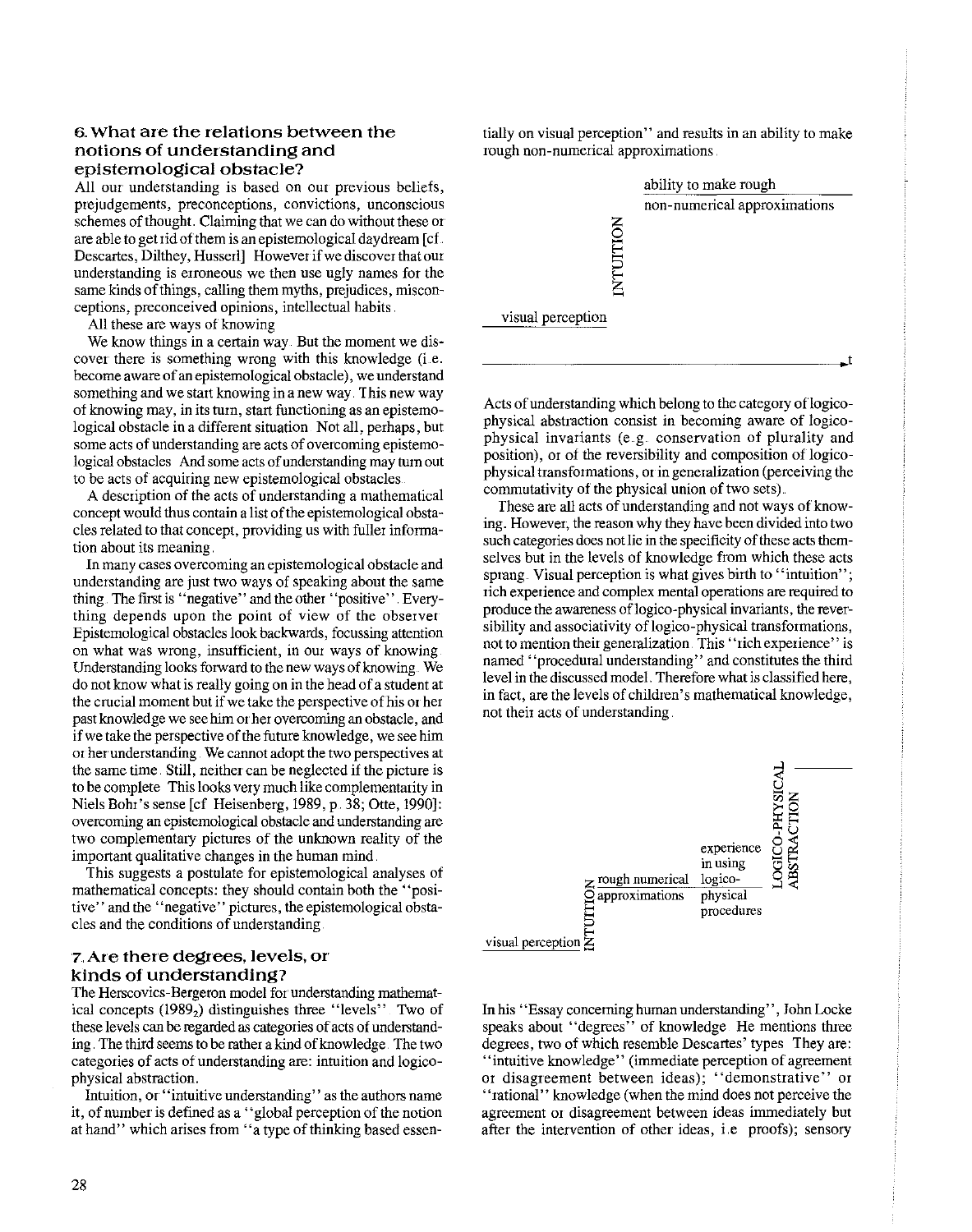knowledge (knowledge of the existence of particular external objects). Intuitive knowledge is irresistible and certain Rational knowledge is acquired with pain and attention

Although Locke speaks about "perceptions" as acts, this again is a classification according to the level of intellectual effort that is needed to produce such a perception.

But Locke also speaks of "sorts of knowledge", and this resembles a classification of acts of understanding

For Locke, "knowledge" is the perception of "connexion and agreement or disagreement and repugnancy'' of any of our ''ideas'' . He distinguishes four ''sorts'' of this ''agreement and disagreement" The first he calls "identity or diversity" because' 'it is the first act of the mind to perceive its ideas and to perceive their difference and that one is not the other'', as in: "blue is not yellow". This act of knowing might be called IDENIIFYING IDEAS AND DISCRIMINATING BETWEEN IDEAS It might also be useful to distinguish these as two different sorts of acts of understanding

The second of Locke's sorts of knowledge is "relation" or ''perception of relation between two ideas'', as in: ''two triangles upon equal bases between two parallels are equal'' This is important, Locke says, because' 'without relations between distinct ideas there would be no positive knowledge". Let us call this sort: FINDING RELATIONS BETWEEN IDEAS

The third sort of knowledge might be called: DISCOVERING PROPERTIES of a complex idea: "co-existence or necessary connexion'' in Locke's terminology. This appears in saying, e g , that "gold is stable", or "gold is resistant to fire", or ''iron is susceptible to magnetic influences''

The fourth sort of knowledge is concerned with "the actual real existence agreeing with any idea'', as in ''God is'' Let us call this: FINDING RELATIONS WITH REALITY

Locke's distinctions remind us of models comprising generalizations and discriminations mentioned, e g , in Dewey [1988], and developed in mathematics education by Hoyles [1986].

According to Dewey (and in this he is a forerunner of Piaget), concepts are not abstracted from sensory impressions; the child does not develop the concept of "dog" by abstracting from characteristics such as colour, size, shape, etc , but starts from IDENIIFYING one dog it has seen, heard, touched. Then it tries to tiansfer its EXPERIENCE with this single object onto other objects, anticipating some characteristic ways of behaving (this, in fact, is GENERALIZATION). Cats become "small dogs", horses are "big dogs". Then comes DISCRIMI-NAIION, distinguishing between properties characteristic of dogs and non-characteristic of dogs SYNTHESIS does not consist in a mechanical accumulation of properties but in the "application to explaining new cases with the help of a discovery made in one case [op .cit., p. 164-165]"

Experiencing, identifying, generalizing, discriminating, synthesizing, applying, are, according to Dewey, the crucial moments of concept formation but, except for experiencing and applying perhaps, they look like good candidates for the important acts of understanding

In Hoyles [op .cit ] a model for learning mathematics is presented which is very similar in spirit and terms to Dewey's: "USING — where a concept/s is used as a tool for functional purposes to achieve particular goals; DISCRIMINATING where the different parts of the structure of a concept/s used

as a tool are progressively made explicit; GENERALISINGwhere the range of applications of the concept/s used as a tool is consciously extended; SYNIHESISING — where the range of application of the concept/s used as a tool is consciously integrated with other contexts of application [op.cit. p. 113]''.

## 8.. Categories of acts of understanding

Let us synthesize Locke's, Dewey's, and Hoyles' ideas and try to generate a categorization of acts of understanding a mathematical concept:

IDENTIFICAIION of objects that belong to the denotation ofthe (or: a) concept (related to the concept in question), or: identification of a term as having a scientific status; this act consists in a sudden perception of something being like the "figure" in the Gestaltist experiments.

DISCRIMINATION between two objects, properties, ideas, that were confused before

GENERALIZAIION consists in becoming aware of the non -essentiality of some assumption, or of the possibility of extending the range of applications

SYNTHESIS is grasping relations between two or more properties, facts, objects, and organizing them into a consistent whole

Of course, the necessary condition for all these acts to occur is experiencing, using, and applying: "If we behave passively towards objects, they remain hidden in the confused blotch which absorbs them all [Dewey, op.cit p. 159]"

# II. WHAT DOES IT MEAN TO UNDERSTAND THE CONCEPT OF A CONVERGENT NUMERICAL SEQUENCE? an example of an epistemological analysis of a mathematical concept

Of the many sentences that can be formulated about a convergent sequence, let us choose this one:

Almost all the terms of the infinite numerical sequence approach as close as we please to a number called its limit

I his sounds a bit artificial but has the advantage of containing all the elements of the *definiens* in the definition of convergent sequences

Let us first consider the logical structure of this sentence:



This structure defines the SENSE of the sentence It says that something approaches something in a certain way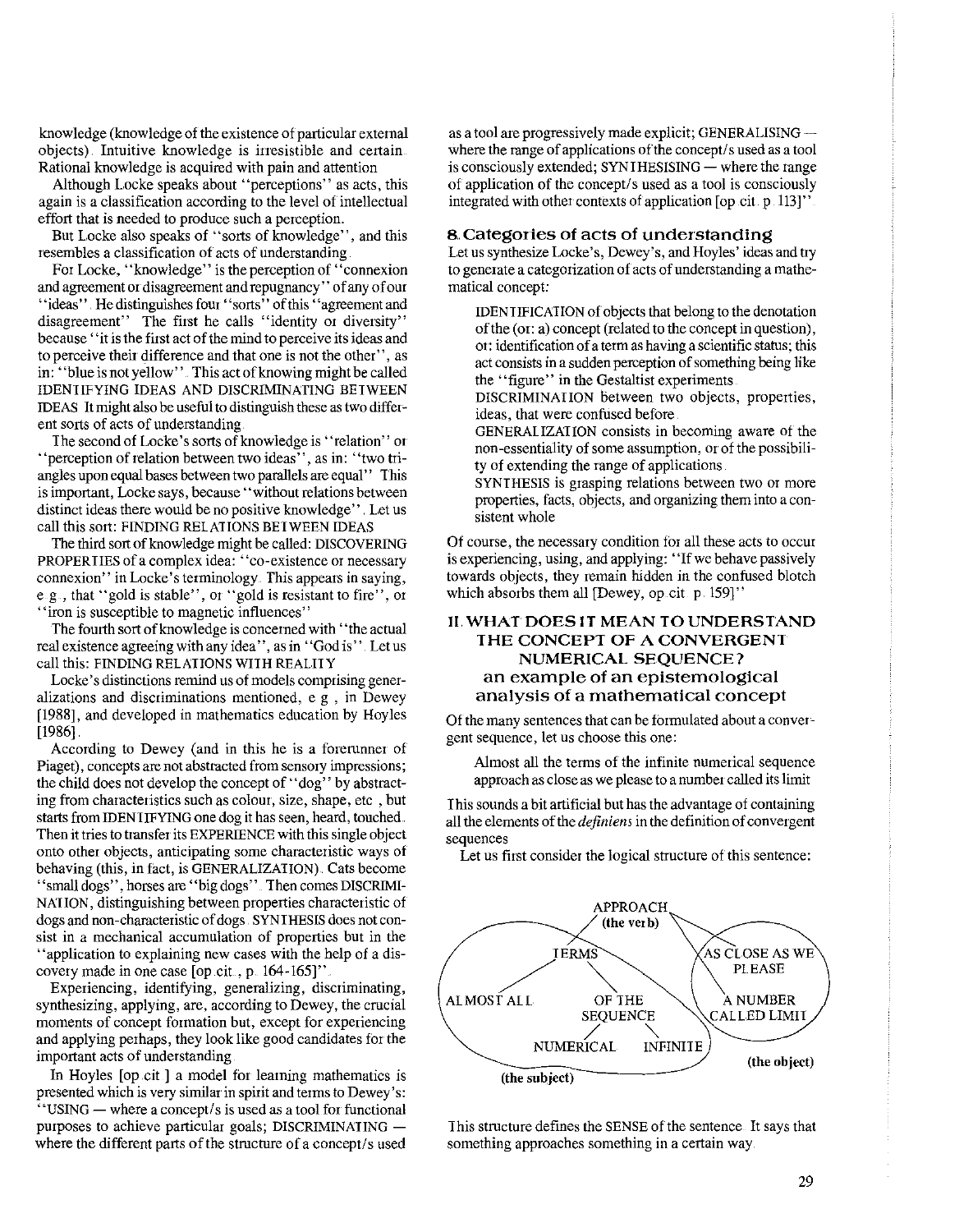Let us now see if the four categories of acts of understanding we have identified above will suffice to produce an epistemological analysis of the concept of convergence of **numerical sequences** 

The predicate states something general about the subject which points to something individual "The subject  $(\dots)$  identifies one and only one object. The predicate, on the contrary, points to some quality or class of objects, or type of relation or type of activity [Ricoeur, op .cit p. 78]" In the case of our sentence the verb, APPROACH, seems to point to an activity; however, an understanding of the concept of limit will lead to the perception that, in fact, it defines a type of relation. But, in saying this, we enter the area of the REFERENCE of the **sentence** 

**Let us then consider the question: what is the sentence about?** 

#### **1. The subject:** *terms of infinite numerical sequence*

The subject refers to the world of infinite sequences. Hence, the first step towards understanding the notion of convergent numerical sequences (abbr CNS) must be to discover the world **of infinite sequences The first infinite numerical sequence**  encountered by the child is most often the sequence of natural **numbers Becoming aware that one can count on and on for**  ever is probably the first act of understanding what an infinite **sequence can be. Later, other infinite sequences come as well: odd and even numbers, numbers divisible by three, etc. When students start converting vulgar fractions to their decimal expansions, strange things start to happen and sometimes the division doesn't come to an end. One could go on for ever and**  ever; another experience with infinite sequences. But these **sequences are very special: they are periodic Unending calculations return when we consider the question of the place of inational numbers on the number line 'I he square root of 2 tums out to be ''squeezed'' between two infinite sequences of rational approximations Calculation of the areas of figures even as simple as rectangles can give rise to questions leading to infinite sequences If the sides of the rectangle are commen**surable, then the formula "area=length $\times$ breadth" is easily explained in the frame of the conception of multiplication as repeated addition. But what if the sides are incommensurable? This demands a reconceptualization of the notion of multipli**cation Iterating functions, producing sequences of numbers**  and sequences of geometrical transformations (possibly with **the use of a computer), approximating solutions to equations, maxima and minima, tangents, areas, velocities, are further domains of experience with infinite sequences (Interesting methods of working within these domains in the mathematics**  classroom can be found in Hauchart [1987]

This experience can bring about the first act of understanding the notion of CNS: the identification of a new object worthy of study:

## U(lim) 1: IDENTIFICATION OF INFINITE SEQUENCES AS OBJECTS WORTHY OF **STUDY**

#### 2. I he predicate: *approach*

The verb is the most important part of the sentence: where there **is no verb, there is no sentence That is why, having entered**  the world of infinite sequences, the most important thing is to distinguish among them those that ''approach'' something or

**''tend to'' something or ''converge'' to something Sequences that ''approach'' or ''tend'' or ''converge'' must, at some mo**ment, become' 'the figure'' in our picture and all the other in**finite sequences the ''background'' Students who experience**  this act of identification can be heard exclaiming: "Oh! it **comes closer and closer (approaches, tends, converges) but**  will never become equal (or reach)".

## U(lim) 2: IDENTIFICATION OF SEQUENCES THAT APPROACH SOMETHING

This act normally results in the development of a certain sen**sitivity to convergent sequences However, this development**  is not possible without a number of shifts of attention as far as **certain aspects of the notions of number and sequence are concerned In particular, focusing on the form of the numbers, or**  on the stabilization of decimal digits, or on the rule for gener**ating terms of a sequence, or on the set of terms of the sequence, can all function as obstacles to the identification of**  sequences that approach something Below we shall make **some comments on these obstacles** 

**The form we shall use to name an obstacle is analogous to**  that which Lakoff and Johnson [1980] have used to name metaphors. Metaphors, according to these authors, are symp**toms of conceptions and, since obstacles are also based on conceptions, the use of an analogous form of coding is not mis**placed, I hope

#### Number: NUMBER IS A WRII IEN FORM

I his obstacle consists in focusing on the form of a number and not on its value; the length of the writing, the digits used in it, are taken to be more important than the place of the number on **the number line or in the sequence** 

Having to classify (according to a rule of their choice) the fol**lowing set of series:** 

| A: $\frac{1}{2} + \frac{1}{4} + \frac{1}{8} +$ ;                             | $B: 1+2+3+4+$                                             |
|------------------------------------------------------------------------------|-----------------------------------------------------------|
| $C: 1-1+1-1+;$                                                               | $D: 1 - \frac{1}{2} + \frac{1}{4} - \frac{1}{8} + \ldots$ |
| $E: 1 + \frac{1}{2} + \frac{1}{3} + \frac{1}{4} + \frac{1}{5} + \frac{1}{6}$ | $F: 1+1+1+$                                               |

**some students put the series B and E into the same class not**  because they knew they were both divergent but because in **both of them the terms are composed of consecutive natutal numbers A and D were put together in another class, again because the same digits appeared in consecutive terms; the**  third class comprised C and F because both series are composed of repetitions of the number 1.

**The act of overcoming this obstacle amounts to:** 

## U(lim) 3 DISCRIMINAIION BEIWEEN NUMBER AND FORM OF NUMBER

Another obstacle is:

## Convergence: CONVERGENCE IS THE SIABILIZAIION OF DECIMAL DIGITS

**The above conception easily develops if sequences are introduced through excessive use of calculators or computers**  and the production of decimal approximations to terms. Students may be brought to make unjustified inductive jumps and to believe that if they observe the stabilization of digits after a hundred terms, then this means that the sequence belongs to **the class of convergent sequences Kuntzmann warned against**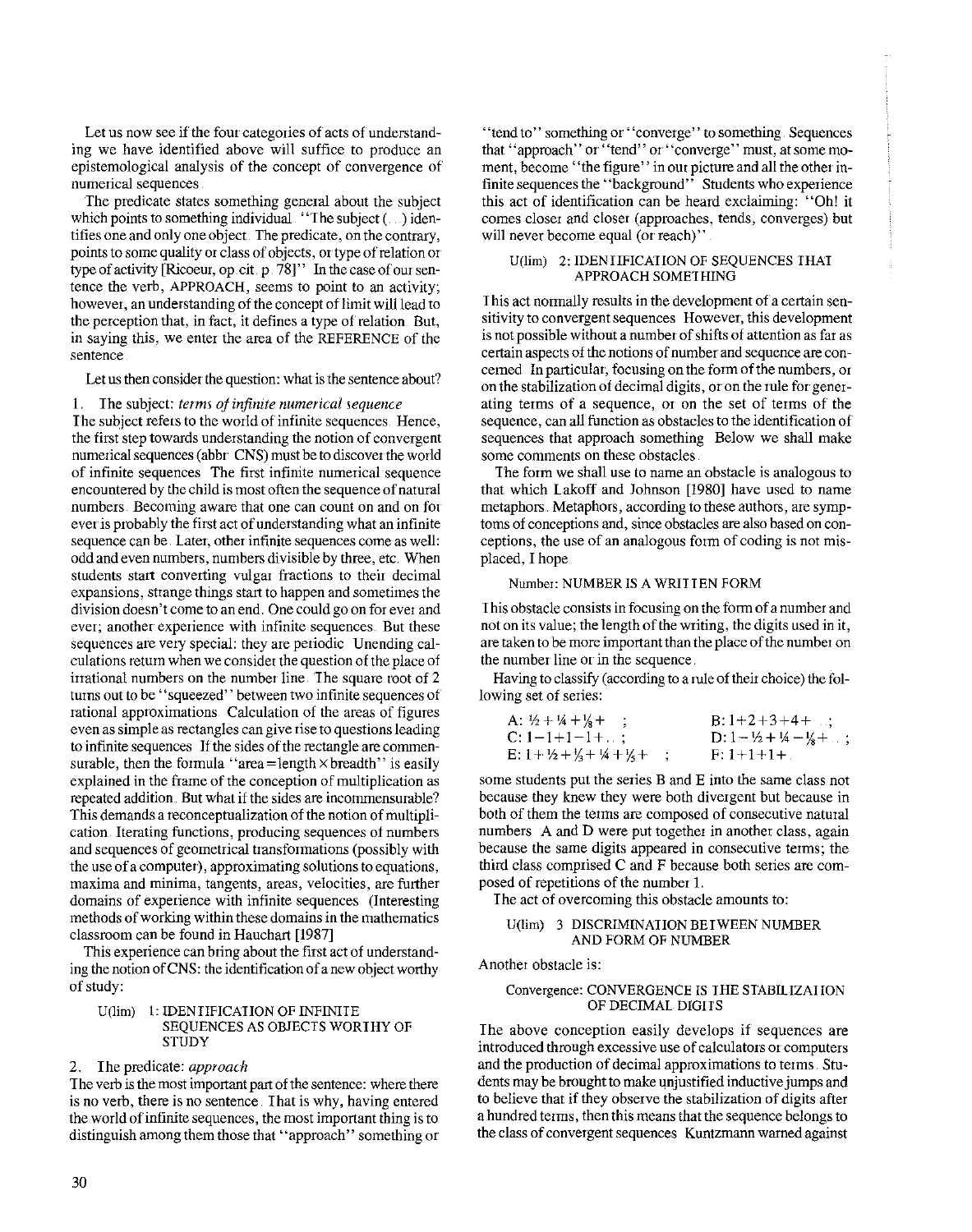this obstacle a long time ago [1976] when pocket calculators started to be openly used in schools In my experiments one student displayed an interesting combination of the above obstacle and the previous one (NUMBER IS A WRIT TEN FORM) **Observing the numerical approximations of terms of a**  sequence converging to 4 from below (the last terms on the screen were: 3.999998, 3 999999) he would say: "Here, it **tends to** *nines"* **Another sequence was "tending to sixes"**   $(0.666666)$ , and still another to "zeros"  $(3\ 000002)$ , 3 000001) In fact, he focused his attention on the form ofthe **approximations, and not on the values of the numbers they were approximations of** 

## U(lim) 4. DISCRIMINATION BETWEEN CONVERGENCE AND STABILIZATION OF DECIMAL DIGITS

**Let us now consider the obstacle:** 

## Sequence: SEQUENCE IS A RULE FOR PRODUCING NUMBERS

**A numerical sequence is a function defined on the natmal num**bers with values in the real numbers. This function is normally defined in some way; let us call this definition "rule" A **sequence is then a synthesis of its arguments, values, and rule If our attention focuses on only one of these elements it will cre**ate an obstacle. In the obstacle presently discussed the focus is on the RULE Sequences may then be classified by their rules and not by the mutual relations between the values of their terms In classifying a set of sequences students are able to put **identical sequences into two different categories just because**  they have different rules [Sierpinska, 1989]

## U(lim) 5: DISCRIMINATION BETWEEN SEQUENCE AND RULE FOR PRODUCING NUMBERS

**Another obstacle to overcome is:** 

#### Sequence: SEQUENCE IS A SE I

Here the focus is on the terms of the sequence (the values of the **sequence seen as a function) These terms are conceived of as forming a set; their order is not important It is inessential how**  the values of the terms change, whether they approach something or not At best, attention may be attracted to the bounds of the set of terms For example, in the sequence  $1, 1.9, 1.99$ , 1999, etc , neither of the numbers I and2 will be more distinguished than the other [cf. Sierpinska, 1987]. This obstacle is, in fact, inherent in the notion of sequence: the denotation of the concept of sequence (as function) is sometimes described by **''situations in which the set of values of the function is more**  important than the function [Maurin, 1977, p  $17$ ]''. To over**come this obstacle, one has to make the** 

#### U(lim) 6: IDENIIFICATION OF ORDER OF TERMS AS AN IMPORTANT FEATURE OF SEQUENCES

**'3 The subject revisited; identification of** *terms of sequence*  as the subject of *approach* 

**Novices often treat convergence as a kind of phenomenon**  which does not call for naming the responsible agent. They **may say "it converges" as they would "it rains" or "it**  snows" with an impersonal "it" [cf Sierpinska,  $1989<sub>2</sub>$ ]. Such

**an attitude towards convergent sequences leaves no room for the question of** *what* **is converging, in fact** 

## Convergence: CONVERGENCE IS A NATURAL PHENOMENON

**Some students, especially in situations where they must cal**culate a certain number of terms of the sequence, identify the subject of APPROACH with the person who calculates, i.e. **with themselves: ''** *We* **are approaching something'' as** *we* **calculate more and more terms. The sequence becomes a sequence of calculations or operations. Ibis raises the question**  of the infinity of the sequence, puts physical limitations on the arbitrary choice of the epsilon, and further leads to questions **concerning the nature of mathematics {is it constructed? dis**covered?) Of course, one can deliberately choose the constructivist philosophy of mathematics and assume that

## Sequence: SEQUENCE IS

# A SEQUENCE OF CALCULATIONS

**but if this conception is unconscious it functions as an obstacle** 

4 Attribute of *sequence· infinite* 

A focus of attention on the large number of terms of the **sequence (i.e of the arguments of the sequence seen as a func**tion) is another obstacle:

## Sequence: SEQUENCE IS A VERY LONG LIST OF NUMBERS

"Very long" may mean many different things to students [Sierpinska, 1987<sub>2</sub>].

It is exactly this focus on the length of the sequence and not on the values of its terms that is the basis on which the paradoxes in "Achilles and the tortoise" and "Dichotomy" are built **The stories are told in such a way that the listener's attention**  is caught by the infinite number of steps to be made; the diminishing lengths of the consecutive steps are left in the **shadow The number of steps being infinite, it is ''obvious''**  that Achilles will never catch up with the tortoise, and that one **can never get out of the room one is in** 

**Conversely, if the number of steps is not perceived as infinite**  there is no paradox This happened in an experiment by B. Cala [1989] who inquired into the spontaneous explanations of Zeno's paradoxes by 16 year old students of electronics and **their reactions to the usual explanations of these paradoxes in terms of summing numerical series The students were interviewed befOre and after the introduction of the formal notion**  oflimit in the mathematics class Neither before nor after this **introduction did the students see any paradoxes in the stories**  about Achilles and getting out of the room Some students said that after some time the distance between Achilles and the tortoise is so small that it can be neglected: the number of calcu**lations is finite Other students said that the reasoning is wrong**  because it neglects the huge difference in the velocities of Achilles and the tortoise: the reasoning is obviously wrong, so **no wonder the conclusion is absurd 1here was no feeling of**  paradox

The feeling of paradox appeared only when the students were **shown the explanations in terms of summing numerical series**  In the mathematization of ''Achilles'' the following numbers were taken:  $v_A = 20$  km/h;  $v_I = 0$  2 km/h. Achilles starts run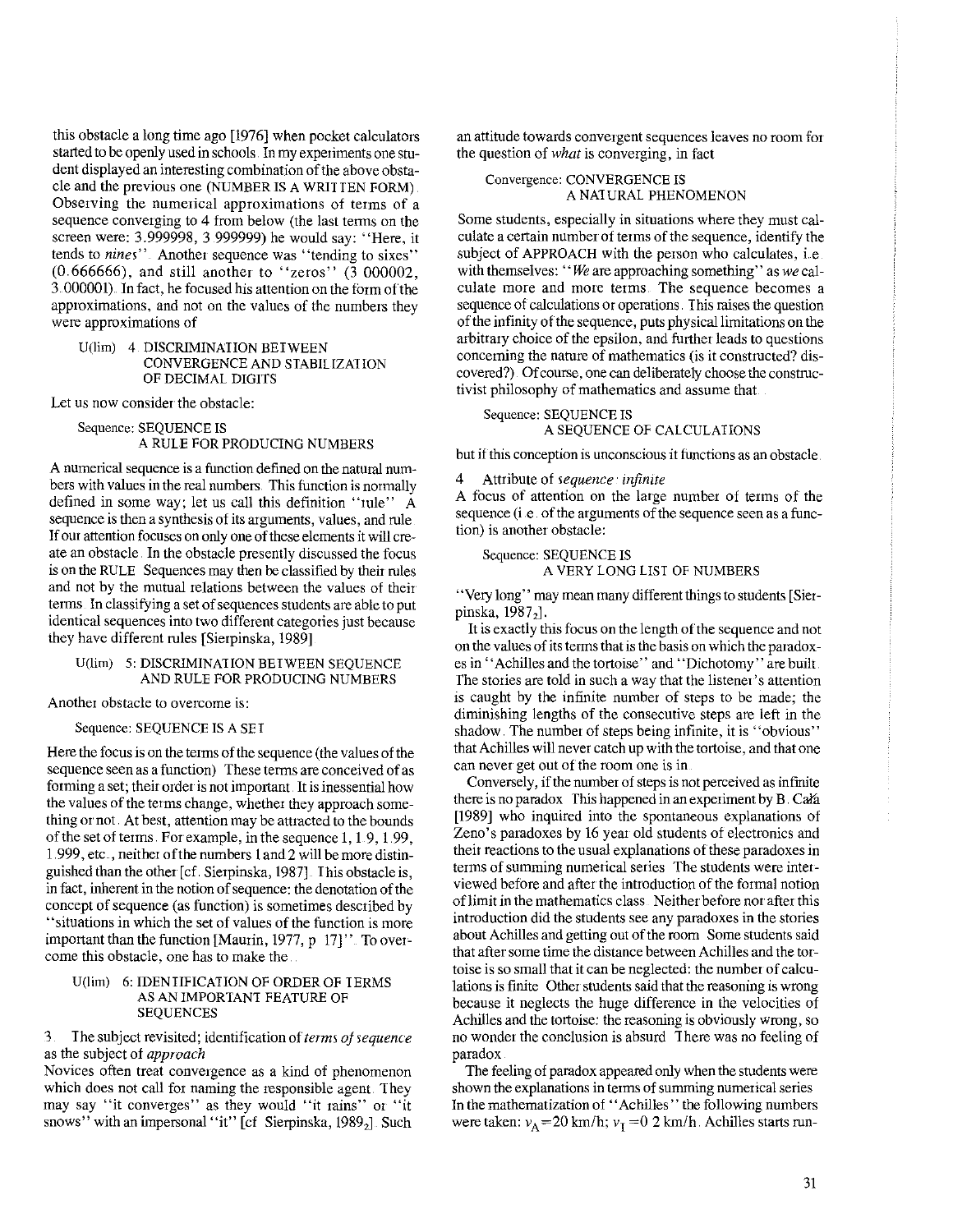ping 9. 9h after the tortoise . I he time Achilles needs to catch **up with the tortoise is then the sum of the series** 

 $9.9+0.099+0.00099+0.0000099+$ 

and amounts to !Oh. Now *this* was the really paradoxical result for the students .. They would say that this sum is 9.9999999 and that this is not 10: the two numbers are not equal And since they got !Oh by solving the problem using kinematic formulas they said that the above explanation explains nothing. On the contrary, it proves that Achilles will never catch up with the tortoise since  $9.999$  just approaches 10 without ever reaching it.

Such an attitude results from, first, a focus of attention on the **number of terms of the numerical sequence; second, the conception of sequence as a sequence of calculations; third, the**  conception of infinity as a certain potentiality to go on further and further in the number sequence

The two paradoxes of Zeno cannot be solved by the concept of the sum of a series. The mathematization turns out to be equivalent to the paradoxes themselves They carmot be solved **by mathematics at all The existence or non-existence of an**  actual infinity is, after all, not a mathematical but a philosophical question. And philosophy does not give definite answers **to such questions, it can only discuss the possible consequences**  of different answers. The Weierstrassian definition of the limit **of a sequence in terms of epsilon and N does not solve the**  problem of whether or not the sequence reaches its limit. Its **static and symbolic formulation eliminates this problem from mathematics and makes it senseless to pose it [Sierpinska,**  1985,]

In order to understand Zeno's paradoxes and be able to **appreciate the Weierstrass definition one must become aware of all this and consciously consider one's own and other peo**ple's conceptions of infinity, their advantages and limitations

Obviously in understanding limits a particularly dangerous conception linked with infinity is the belief that what is infinite **is necessarily unbounded All convergent sequences, albeit**  infinite, are bounded This belief may be linked with a focus on the very large number of terms It is the shift of attention from arguments to values of the sequence that may lead to the discovery of a "bounded infinity" [Sierpinska,  $1987<sub>1</sub>$ ; Thomas' story]

Overcoming obstacles related to infinity seems to be a neces**sary condition for a conscious synthesis of the concept of**  sequence This is why we choose the following order of obstacles and acts of understanding:

## Infiniry: DIFFERENT CONCEPTS OF INFINITY

**These conceptions function as obstacles if unconsciously**  admitted as absolute truths Below we distinguish one of them as particularly undesirable from the point of view of understanding limits:

lnfiniry: WHAT IS INFINITE IS UNLIMITED

- U(lim) 7: IDENIIFICATION OF DIFFERENT CONCEPTIONS OF INFINITY: POTENTIAl INFINITY, ACTUAL INFINITY, LARGE UNDETERMINED NUMBER, ARBITRARilY LARGE NUMBER,
- U(lim) 8: IDENTIFICATION OF INFINITE AND BOUNDED SETS

**Philosophy of mathematics: DIFFERENT**  PHILOSOPHICAL ATTITUDES TOWARDS MATHEMATICS

Again, these attitudes function as obstacles if unconscious and dogmatic

- U(lim) 9: IDENIIFICATION OF DIFFERENT PHILOSOPHICAL ATTITUDES TOWARDS MATHEMATICS
- U(lim) 10: IDENTIFICATION OF THE PROBLEM OF REACHING THE LIMIT AS A PHILOSOPHICAL PROBLEM CONCERNED WITH THE NATURES OF MATHEMATICS AND INFINITY
- U(lim) 11 SYNTHESIS OF THE CONCEPT OF NUMERICAL SEQUENCE

It is only then that we can speak of a conscious...

## U(lim) 12: IDENTIFICATION OF THE SUBJECT OF "APPROACH"

**5 Attribute of** *sequence· numerical* 

Analysis of the ancient "method of limits" presented in the Xllth Book of Euclid's "Elements" [e.g. Wygotski, 1956] **brings to our awareness the importance of the concept of real**  number in understanding the notion of limit. Today, the notion **of real number seems so familiar, so omnipresent in mathematics, that we hardly pay any attention, in theorems concern**ing limits, to assumptions such as  $"a_n \in \mathbb{R}"$ .

Asked, in a problem, to provide the area of a figure, we produce a number: but have we really detached this number from the figure? Do we always take care to say "area of circle" **instead of ''circle'' when we mean the number- the measure**   $-$  the area?

**Perhaps, unconsciously, we still make a distinction between**  numbers and continuous magnitudes which are wholes containing within themselves their qualitative as well as quantitative **aspects? Perhaps the convergence of a numerical sequence is**  something other than the convergence of the sequence of **2°-gons inscribed in a circle: in the former, the difference**   $a_n - L$  is a number; in the latter, this difference is a difference of shapes: the higher the value of n, the less difference there is between the shapes of the  $2<sup>n</sup>$ -gon and the circle [cf. Sierpinska, 1985, p. 51-52]

I his is why as the next obstacle we include:

Convergence: THE MEANING OF THE TERM "APPROACH" DEPENDS UPON THE CONTEXT: DIFFERENT !NT HE DOMAIN OF NUMBERS AND IN THE DOMAIN OF GEOMETRICAL OR PHYSICAL MAGNITUDES

U(lim) 13: SYNTHESIS OF THE CONCEPTS OF "APPROACH" AND NUMBER

This act should result in establishing the meaning of the term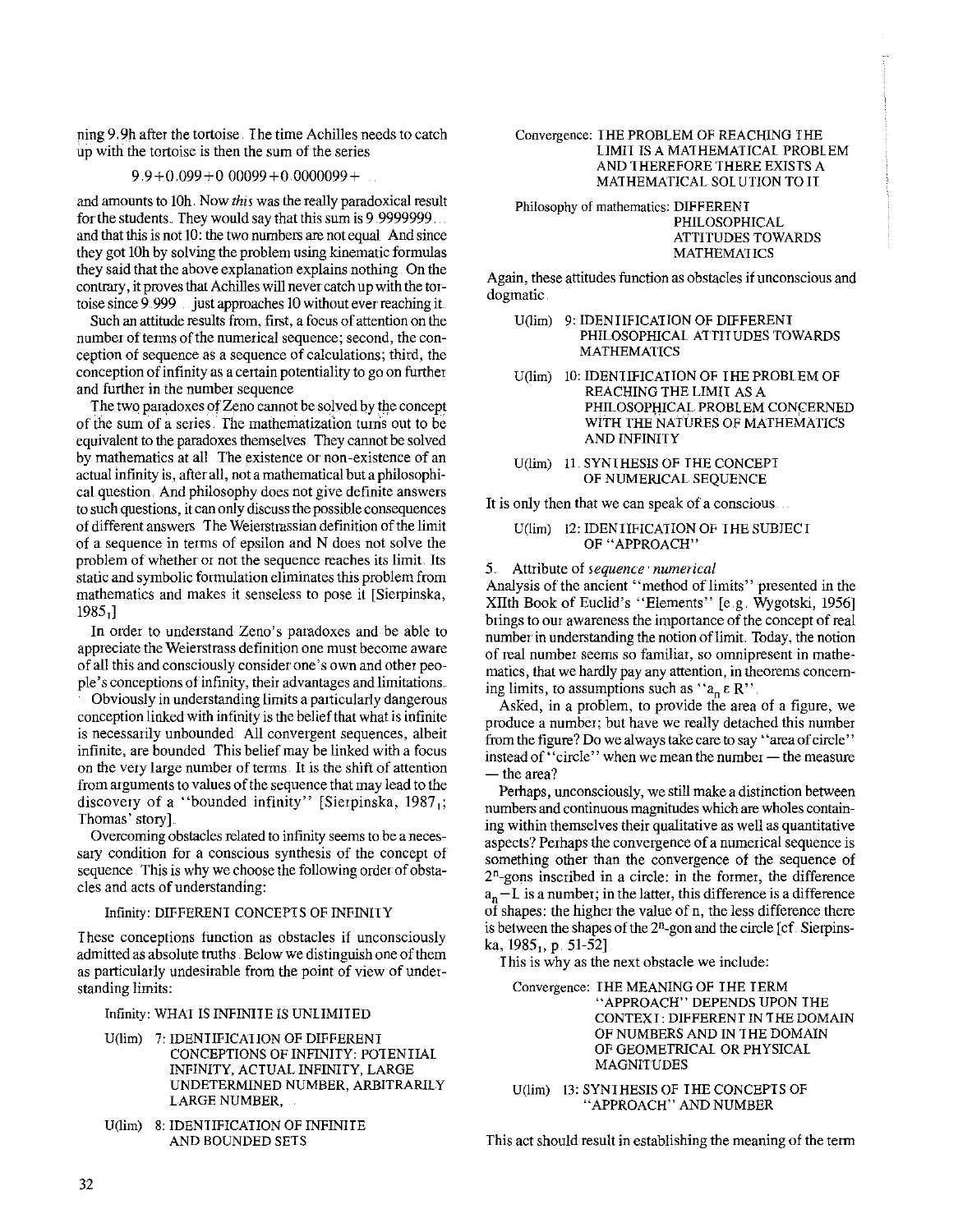**"approach" in terms of distances and not in differences of shapes, positions, etc** 

6 Object of *approach:* number called *limit*  **Sometimes students do not conceive of "approaching" as**  "approaching something" but as "approaching one another": **as n grows, the terms of the sequence come closer and closer**  to one another [Sierpinska,  $1989<sub>2</sub>$ ]

## Convergence: CONVERGENCE CONSISTS IN A DECREASE OF DISTANCE BETWEEN THE TERMS OF THE SEQUENCE

**This is an intuition concerning Cauchy sequences rather than convergent sequences. There is no difference between these in**  the real (in general, complete) domain, but.

## U(lim) 14: DISCRIMINATION BETWEEN CAUCHY AND CONVERGENT SEQUENCES

is an important step towards understanding not only the notion of limit but also the notion of real number itself, of the meaning of the Dedekind axiom in particular, and thus of the essen**tiality of the assumption that**  $a_n \in \mathbb{R}$  **in theorems concerning monotonic and bounded sequences** 

U(lim) 15: IDENTIFICATION OF THE "GOAL" OF "APPROACHING" (i.e of the limit of the **sequence)** 

7. Adverbial phrase of *approach as close as we please to*  **Students' first conceptions of convergence may not differen**tiate between the approaching of a sequence like 0.8, 0.88, 0.888, .. to the number 0 9, and the approaching of a sequence like  $0\,9, 0.99, 0.999, \ldots$  to the number 1. To make this distinc**tion one has to overcome the obstacle:** 

## Convergence: CONVERGENT SEQUENCES ARE SEQUENCES THAT APPROACH SOMETHING

U(lim) 16: DISCRIMINATION BETWEEN "APPROACHING" AND "APPROACHING AS CLOSE AS WE PLEASE TO" (cf Sierpinska [1982,] the case of Robert)

## 8 Attribute of *terms almost all*

**Another distinction that must be made is between sequences**  like: 1,  $\frac{1}{2}$ ,  $\frac{1}{2}$ ,  $\frac{1}{3}$ ,  $\frac{1}{4}$ ,  $\frac{1}{5}$ ,  $\ldots$  and 1,  $\frac{1}{2}$ , 2,  $\frac{1}{4}$ , 3,  $\frac{1}{8}$ ,  $\ldots$  In both sequences infinitely many terms tend towards zero, but only in the first one do almost all terms tend to zero In the second **sequence an infinite number of terms tun away from zero [ cf**  Sierpinska, 1989<sub>2</sub>, p. 33-34].

## Convergence: CONVERGENCE IS WHEN AN INFINITE NUMBER OF TERMS OF THE SEQUENCE APPROACH SOMETHING

U(lim) 17: DISCRIMINATION BETWEEN "INFINITELY MANY TERMS APPROACH THE LIMIT" AND "ALMOST ALL TERMS APPROACH THE LIMIT"

9 Reference of the sentence as a whole: what is the relation between the subject (TERMS OF INFINITE NUMERICAL SEQUENCES) and the object (LIMIT)?

Let us call this relation "passing to the limit".

In solving equations by approximate methods, calculating

areas, tangents, rate of change of variable magnitudes, etc., **one can easily come to the conclusion that** 

Passing to the limit: PASSING TO THE LIMIT IS A HEURIS1IC METHOD USEFUL IN SOLVING CERTAIN KINDS OF **PROBLEMS** 

On the other hand, formal teaching of the notion of limit based on introducing the formal  $e-N$  definition and then proving (by definition) for concrete  $a_n$  and L that  $\lim_{n \to \infty} a_n = L$  may lead the

students to develop the following obstacle:

Passing to the limit: PASSING TO THE LIMIT IS A RIGOROUS METHOD OF PROOF OF RELATIONS BETWEEN SEQUENCES AND NUMBERS CALLED THEIR LIMI1S [cf Sierpinska, 1987<sub>1</sub>]

**Hence there is a need to make a** 

U(lim) 18: SYNTHESIS OF PASSING TO THE LIMIT AS A MATHEMATICAL OPERATION DEFINED ON CONVERGENT SEQUENCES AND WITH VALUES IN R

A mathematical operation should be well defined: a sequence should not have more than one limit. This brings forth another **condition:** 

U(lim] 19: SYNTHESIS OF THE NOTION OF PASSING TO THE LIMIT AS A MATHEMATICAL OPERA110N AND THE PROPERlY OF MATHEMATICAl OPERATIONS OF BEING WELL DEFINED **(awareness of the uniqueness of limit)** 

Cauchy, who introduced the symbol "lim" did not demand that it denote a single object However he proposed marking sequences having "many limits" with double brackets: e g  $\lq$ lim((sin 1/x)) has infinitely many values contained between -I and I (Cauchy, A *Cour:s d'analyse)"* 

The above synthesis (19) may lead to some degeneration in the students' conceptions of limit, especially if they tend to reduce the new operation to some well known one and to apply **the same methods One such degeneration, very common**  among students (and having its counterpart in Fermat's method **of "omitting certain terms"), is:** 

## Limit: LIMIT OF SEQUENCE IS VAlUE OF !HE SEQUENCE AT INFINITY

Students are led to consider writings like  $1/ \infty$ ,  $\infty$ ,  $1/0$  as numbers, and thus to conceive of numbers like Leibniz and Cauchy rather than like Weierstrass [cf Sierpinska,  $1985<sub>1</sub>$ , p 46] In **students' exercise books one can find writings like:** 

$$
\lim_{n \to \infty} \frac{1}{2^n} = \frac{1}{2^{\infty}}
$$

$$
\frac{0.777...}{n} = \frac{\frac{n}{777...7}}{10^n}
$$

In the first of the above writings,  $\infty$ , and, in the second, n stand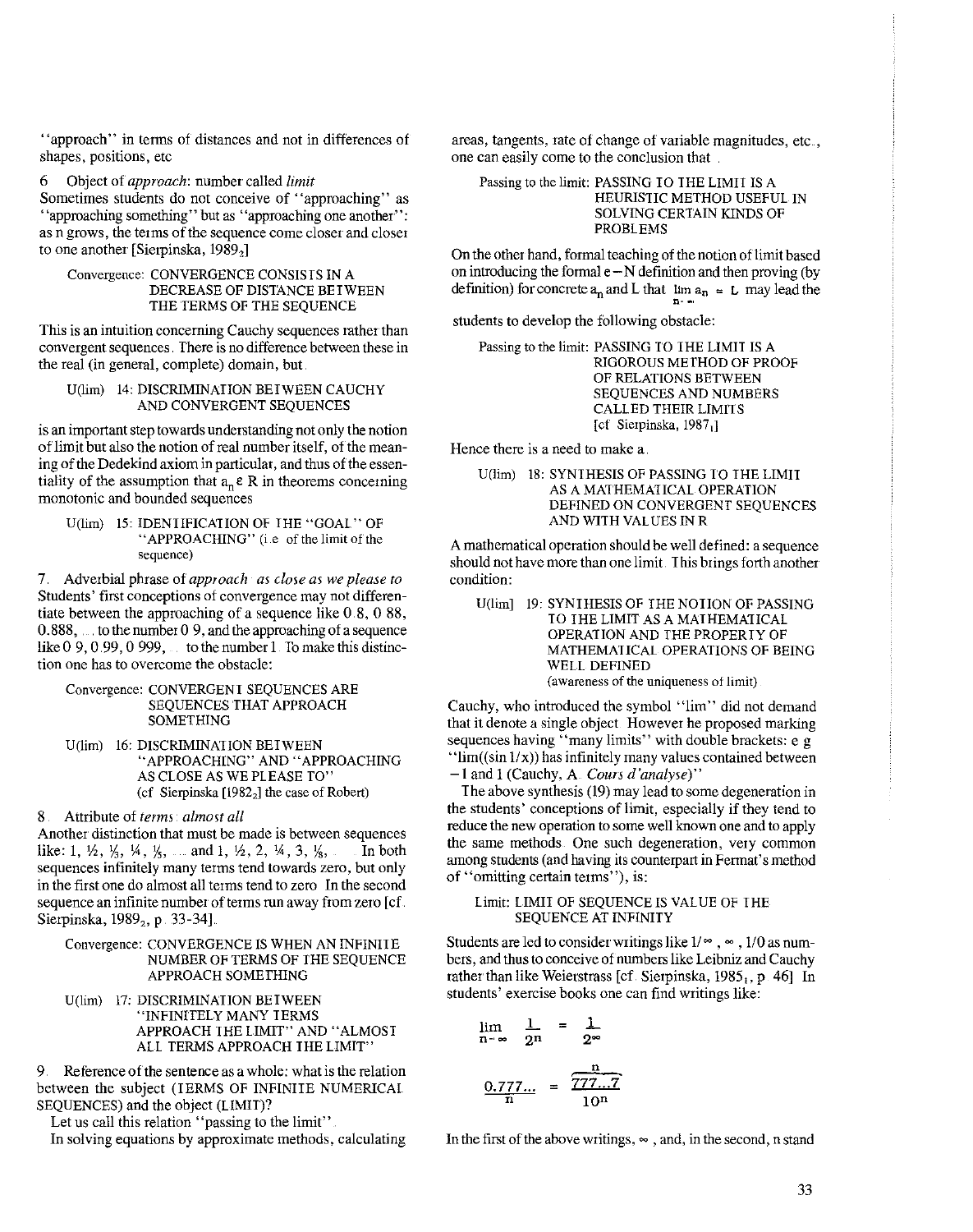**rather for' 'large undetermined number'' than for ''infinity''**  or "arbitrary natural number" [cf Sierpinska, 1987<sub>2</sub>, 1989<sub>1</sub>].

- U(lim) 20: DISCRIMINATION BETWEEN NUMBERS AND CONCEPTS SUCH AS INFINITELY SMALL QUANTITY AND INFINITELY LARGE QUANTITY
- U(lim) 21: DISCRIMINATION BETWEEN THE CONCEPTS OF LIMIT AND VALUE

10 Understanding a formal definition of the limit of a numer**ical sequence** 

The sentence "Almost all terms of the infinite numerical **sequence approach as close as we please to a number called**  limit of the sequence" can be used as the definiens of an infor**mal definition of a convergent sequence Let us consider now**  the conditions for understanding the formalization of such a **definition** 

In the formalization all nouns will have to be translated by letters, all predicates by symbols of mathematical relations. In traditional algebra, and in physics, letters may denote either variable or constant magnitudes. But it is not this concept of variable we have in mind when formalizing the definition of LNS  $A$  letter  $-$  a variable  $-$  must be conceived as just a name for an element of a class (or set). The important thing is to know which variables in the definition are bounded and which are **free, and not which letters denote "variables" and which ''constants'' This conception of ''variable'' is very far from**  what is usually meant by it in algebra or in physics [cf]. Freudenthal, 1983]

#### Symbolic language: LEI'TERS STAND FOR VARIABLES OR CONSTANT MAGNITUDES

## U(lim) 22: DISCRIMINATION BETWEEN THE USE OF LETTERS IN ALGEBRA AND LOGIC

Suppose we have chosen S for "infinite numerical sequence" **(i e S is a name fOr a representative of the class of infinite**  numerical sequences),  $t_n$  for "term of the infinite numerical sequence" and L for "a number called limit of the sequence".

The property defining convergent sequences is that almost **all** ~ **approach as close as we please to a certain number L This**  number is not arbitrary, it depends upon S L is a function of **S since S may have only one limit. We might mark this in our formalization and write Ls instead of just L. This however**  would make the formalizm very heavy, so let us just write L

**The first condition is therefore that there exists such anum**berL: 3 LeR.

**Now the question arises what does it mean, in mathematical**  terms, that the numbers  $t_n$  "approach" L? Approaching is **linked with decrease of distance. Can this distance be meas**ured somehow? Modulus is a notion invented for just that purpose:  $\vert t_n-L \vert$  is the measure of distance between  $t_n$  and L The numbers  $\mathbf{t}_n - \mathbf{L}$  I should be getting smaller and smaller

**Having overcome the obstacles related to the concept of**  sequence and being aware that the terms of the sequence **change not overtime but with the growth of n, we can say that**  as n grows to infinity, the distances  $|t_n - L|$  get smaller and smaller

Now, in comparing how the numbers  $0.8, 0.88, 0.888$ , . approach 0 9, with the way in which the numbers 0.9, 0 99,

0 999, . approach 1, we can see that in the first case the distances  $I_{n} - L$  I can never become smaller than 1/90, whereas **in the second case, for any distance (say e), however small, we**  can find terms  $t_n$  distant from L less than this distance, i e such that  $|t_n-L| < e$ .

**What does it mean to say** ''we **can find''? This expression has to be de-personalized** 

In formalizing the definition of CNS one must become aware **that what points to a term in a sequence is its index: the index**  determines the place of the term in the row of terms and shows **the particular term we are concerned with** 

## U(lim) 23: IDENTIFICAIION OF THE ROLE OF ARGUMENTS IN A SEQUENCE AS INDICES OF 1HE VALUE-TERMS

This act of understanding allows for a de-personalization of the notion of approaching, as well as for reducing some conditions **on terms to conditions on their indices. This leaves the varia**ble "term of sequence"  $(t_n)$  unbounded, because, instead of having, e.g. "  $\exists t_n : \mathbb{I} \setminus \mathbb{I} \setminus \mathbb{I} \setminus \mathbb{I} \setminus \mathbb{I} \setminus \mathbb{I}$  we can put: "  $\exists n : \exists t_n - L \mid \leq e$  ". This way the experience with **sequences that ''do not approach very close to their limits'' leads to a tentative formalization in the form:** 

 $\exists$ L $\epsilon$ R $\forall$ e > 0  $\exists$ n: |t<sub>n</sub> - L| < e-

**However, when investigating the logical consequences of this definition we fall upon monsters which do not look convergent at all: only some or, at most, an infinite number of terms**  approach L, not "almost all" of them "Almost all" means that all but at most a finite number of terms approach L . let this number be k. This number depends on the choice of the distance e The number of terms from the beginning of the **sequence is visible in the index So we may say that terms with**  an index greater than k are distant from L by less than e Such **an index k must exist, whatever the value of e As k depends upon e and not vice versa, we put:** 

$$
\exists L\,\epsilon\,R\,\forall e>0\quad \exists\,k\,\epsilon\,N\quad \forall\ n>k\,\,\left|\,t_n-L\,\right|
$$

This way, all elements of the structure of the definiens have been taken into account. So, finally, we can formulate the **whole definition:** 

A sequence S:  $N \rightarrow R$  is called convergent  $\leftrightarrow$  $n \rightarrow t_n$ 

# $\exists L\epsilon R \forall \epsilon > 0$   $\exists k \epsilon N \forall n > k | t_n - L | < \epsilon$ .

There exists a formalization where the condition  $\exists k \in N$  is replaced by the condition  $\exists k \in R$  I have seen a teacher parachuting this definition on 17 year-old humanities students The students were completely lost; they could not see the meaning of this condition Of course, logically, the two defi**nitions are equivalent, but the meaning of**  $\exists$  **k**  $\epsilon$  **N is different** from the meaning of  $\exists k \in R$  and therefore they are not equivalent psychologically. The condition  $\exists k \in N$  points to an index and thus to a term of the sequence after which all the terms of the sequence are distant ffom l by less than e This **allows one to understand the definition even without having**  completely de-personalized the choice of terms that are in the interval  $(L-e, L+e)$  But if we write  $\exists k \in R$  then we must **conceive the indices as numbers and remember that these num-**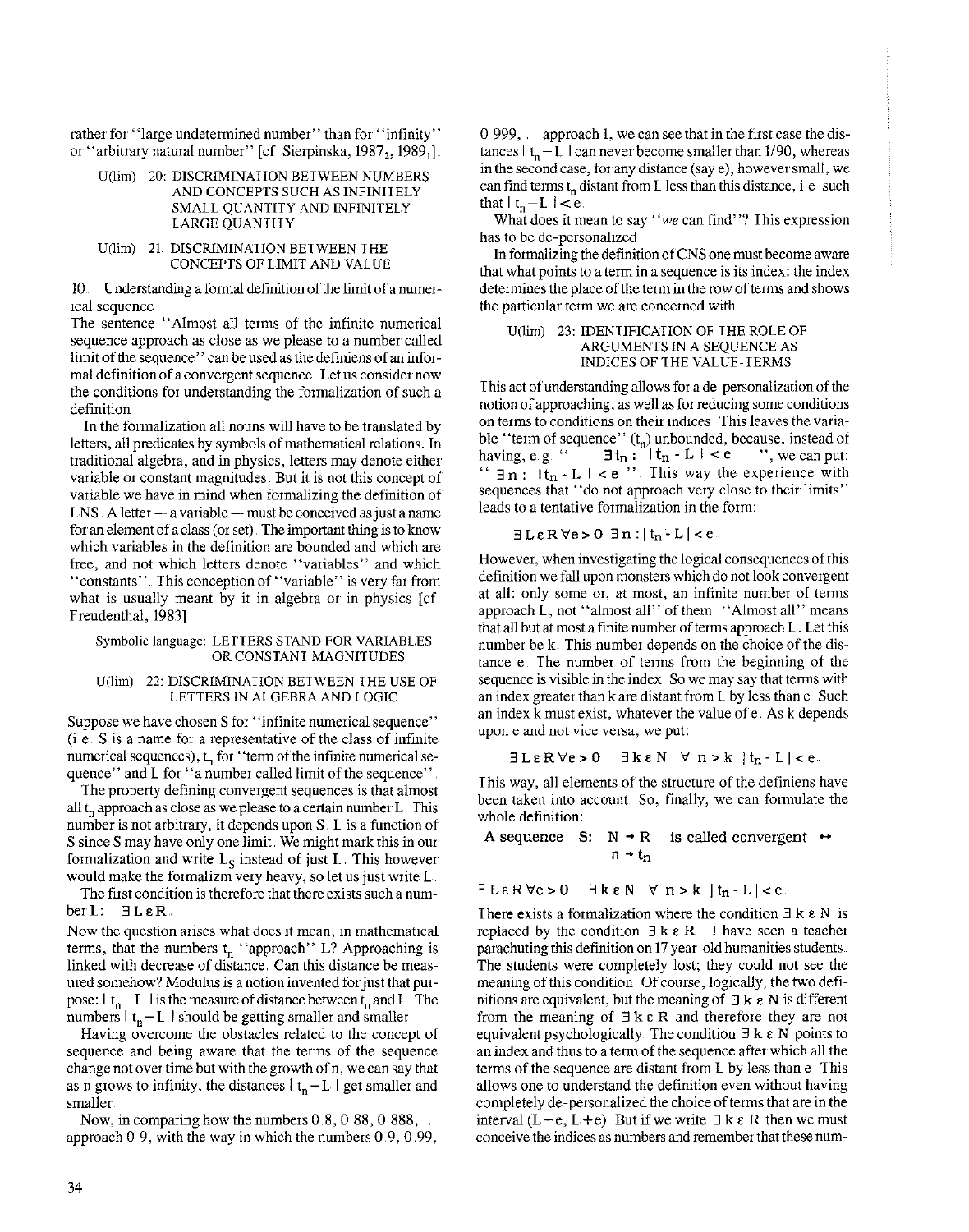bers are embedded in the field of real numbers. Now, when thinking of sequences we do not normally regard indices (arguments) as having the same status or as belonging to the **same category as the terms (values) Indices are not numbers; not** *nombres* **but rather** *numiros* **(like those you get in a**  cloakroom). And this point of view has to be overcome if the **formalization with**  $\exists$  **<b>k**  $\in$  **R** is to be understood and accepted

#### Sequences: INDICES OF IERMS OF A SEQUENCE ARE NOT NUMBERS

#### U(lim) 24: IDENIIFICAIION OF INDICES OF TERMS OF A SEQUENCE AS NUMBERS

#### **11 Generalization**

Further extensions of the understanding of the notion of CNS **are concerned with the generalization and synthesis of this notion** 

First, the activity of formalizing the definition of CNS may lead to a more conscious overcoming of the belief that the "problem of reaching the limit" is a mathematical problem. This act of understanding already has the status of a synthesis; it is, in fact, an evaluation of a mathematical result, a percep**tion of its relevance:** 

U(lim) 25: SYNTHESIS OF DISCUSSIONS AROUND THE PROBLEM OF REACHING THE LIMIT IN THE LIGHT OF THE FORMAL DEFINITION OF LIMIT: AWARENESS THAT THE FORMAL DEFINITION AVOIDS RAISING THIS PROBLEM AND IS ACCEPTABLE WITHIN MANY DIFFERENT CONCEPTIONS OF INFINITY

Looking for new domains of application of the concept of limit **leads to questions concerning the relevance of the different con**ditions in the definition of the CNS What can we change without losing the general idea of approaching and preserving the passing to the limit as a mathematical operation? It may be tempting to define the concept of limit of a sequence in any topological space Preserving passing to the limit as an oper**ation demands however that we restiict ourselves to Hausdorff spaces Unawareness of this is another obstacle which has to be overcome** 

And so on. There is probably no end to the possible gener**alizations and syntheses.** 

## 12. Summary

I wenty-five acts of understanding have been identified in the paper. Only six of them were strictly related to the definition of convergent numerical sequence (U(lim) 12-17). Others were **either of a more general nature and concerned the identification of infinite sequences among other mathematical objects**  (1), global grasping of the idea of convergent sequence (2, 4, 10, 18, 19, 21, 25), or the natures of infinity and mathematics **(7, 8, 9), or were concerned with basic notions such as num**ber  $(3, 20)$ , sequence  $(5, 6, 11, 13)$ , or symbolic language  $(22)$ .

Strictly related to understanding the definition were such acts **as: identification of the terms of the sequence as that which**  "approaches" (12); connection between the vague idea of approaching and the mathematical concepts of distance and number (13), awareness of the fact that the terms of a convergent sequence have to approach something or that ''approaching" must have a goal (which act leads to discriminating between the Cauchy and the convergent sequences, and there**fore between complete domains such as R and other domains,**  like O, where a Cauchy sequence may not have a limit) (14, 15); grasping the meaning of "approaching as close as we please" as something different from "approaching" *tout court* (16), as well as the meaning of the condition that almost all and not only an infinite number of terms so approach the number called limit (17)

**These acts of understanding are by no means the first ones we would expect to occur to a student Rather, they are linked**  with the verbalisation, clarification and formalisation of intuitive ideas that should have developed through dealing with and **discussing infinite processes (not always convergent) in many different contexts The identification of infinite sequences as**  an interesting object of study and a useful tool for describing **certain phenomena 01 relationships, or else fOr calculating cer**tain quantities, is a prerequisite for any act of understanding related to understanding convergent sequences (1)

**limit of a sequence is often the first context in which a stu**dent encounters infinity, and although thinking or talking about **infinity in a Calculus course can be avoided by providing stu**dents with a bunch of tricks or powerful theorems, this does not seem to be the way towards deeper understanding of the topic **Identification of one's own and other possible conceptions of**  infinity  $(7)$  as well as of views on the nature of mathematics  $(9)$ ; awareness of the fact that the problem of "whether the sequence reaches its limit or not" is mainly a philosophical problem that cannot be solved in a "yes or no" manner  $(10, 25)$ **are, it seems, important acts of understanding the concept of convergent sequences** 

In addition to, naturally, the identification of sequences that **approach something among infinite sequences in general, the global understanding of convergent numerical sequences comprises such acts as: grasping the passing to the limit as a mathematical operation which assigns a well defined number to a**  convergent numerical sequence  $(18, 19)$ , awareness of differ**ences between convergence and stabilization of decimal digits**  (4) as well as between the concepts of limit and the value of a function (21)

## **Final remarks**

The methodology of ''levels of understanding'' in epistemological analyses of mathematical concepts [Herscovics & Bergeron, 1989<sub>1,2</sub>] seems to focus on the evaluation of knowledge in students. The methodology of "acts of under**standing'' is concerned mainly with the process of construct**ing the meaning of concepts. However, the partial ordering of acts of understanding would probably allow for the definition of something like "depth" of understanding. Depth of understanding might be measured by the number and quality of acts of understanding one has experienced, or by the number of **epistemological obstacles one has overcome Of course, there**  is the problem of devising methods which provide the evidence **that, in a particular person, such and such an act of understand**ing has taken place. These methods will probably have to be elaborated separately for each act of understanding. There is also the practical educational problem of how to provoke these